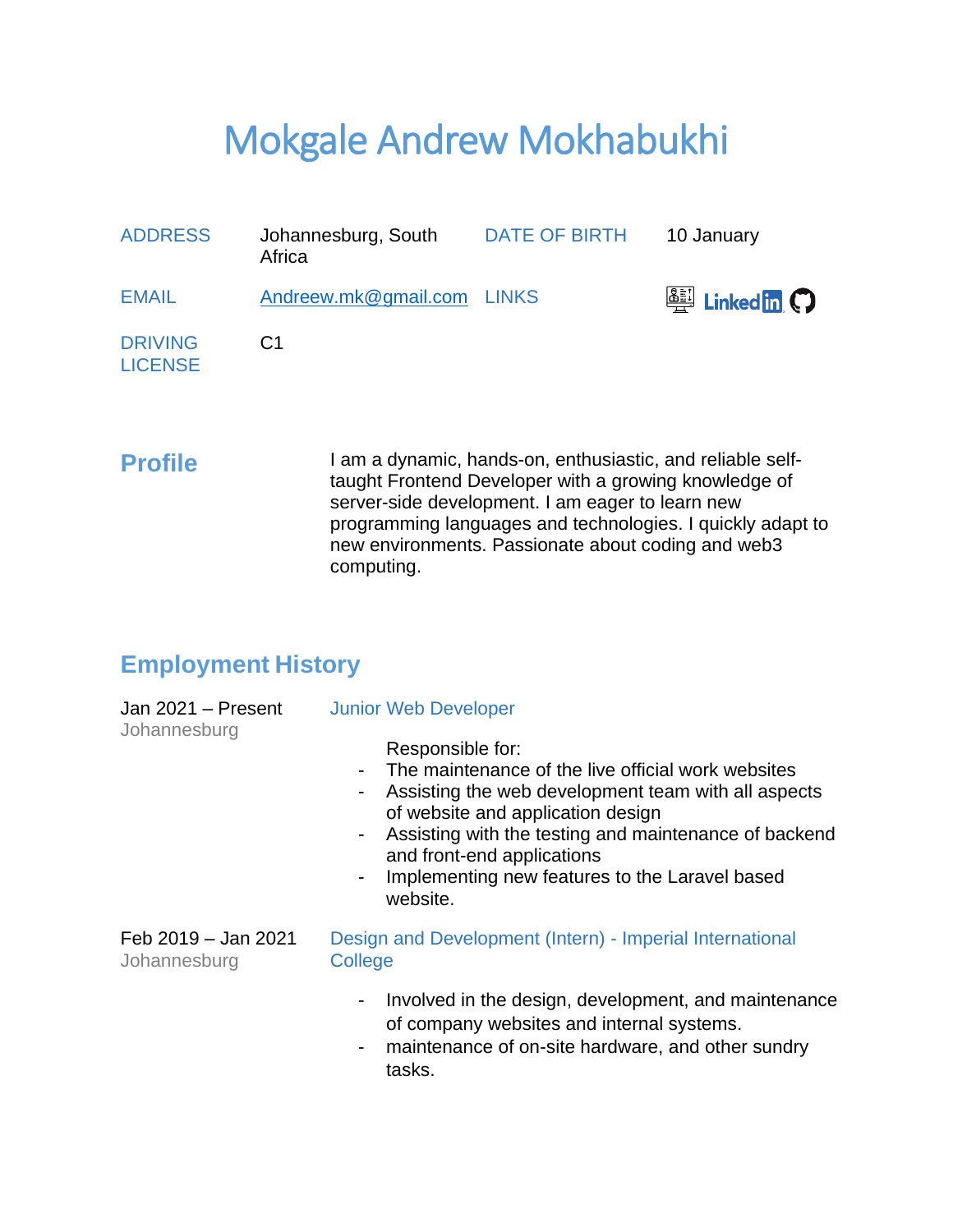- Assisted in the Implementation of a dynamic and interactive website.

# **Education**

| Jan 2014 - Dec 2017<br>Johannesburg | Sandown High School - National Senior Certificate          |
|-------------------------------------|------------------------------------------------------------|
| Feb 2020 - Aug 2021                 | Academic Institute of Excellence - Certificate: IT Systems |
| Johannesburg                        | Developer NQF 5                                            |

#### **Courses**

| 2018 - 2018   | Coding BootCamp - WeThinkCode                            |
|---------------|----------------------------------------------------------|
| $2018 - 2018$ | Intro to HTML/CSS: Making webpages - Khanacademy         |
| 2019 - 2019   | PHP - Codecademy                                         |
| $2020 - 2021$ | C# - Codecademy                                          |
| $2020 - 2021$ | SQL - Codecademy                                         |
| $2020 - 2021$ | JavaScript Algorithms and Data Structures - Freecodecamp |

| <b>Technical Skills</b> | HTML5/CSS3              | <b>JavaScript</b> |
|-------------------------|-------------------------|-------------------|
|                         | <b>PHP</b>              | Laravel           |
|                         | SQL                     | <b>WordPress</b>  |
|                         | <b>Microsoft Office</b> | Vue.js            |

**Activities & Interests**

Board Games | Reading | Web Design | Photography | Problem Solving | Adventuring | Anime